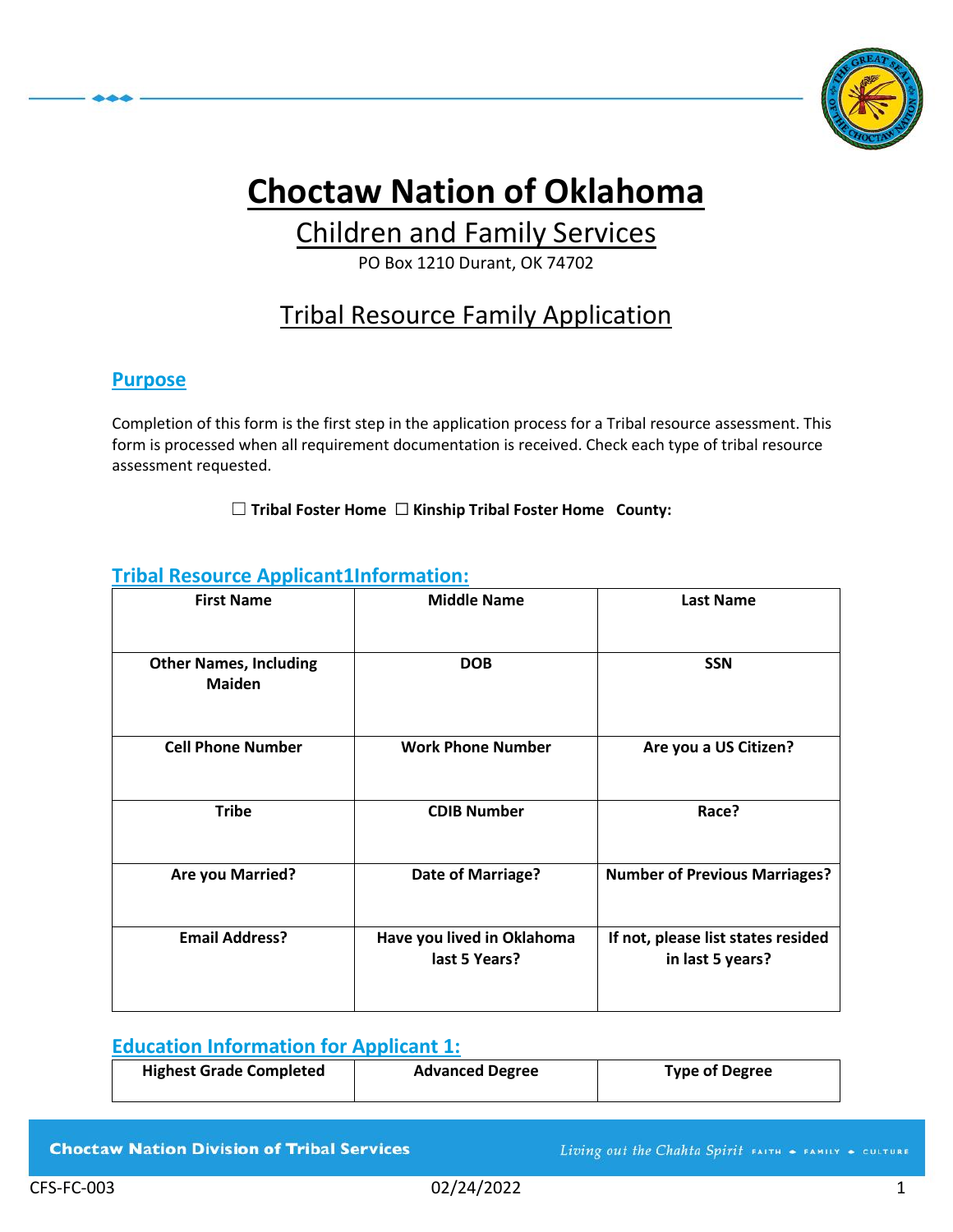| <b>Date Completed</b> | <b>Name of School</b> | <b>School Location</b> |
|-----------------------|-----------------------|------------------------|
|                       |                       |                        |
|                       |                       |                        |

## **Employer Information for Applicant 1:**

| <b>Current Occupation</b> | <b>Name of Employer</b> | <b>Approximate Take Home Pay</b> |
|---------------------------|-------------------------|----------------------------------|
| <b>Address</b>            | City                    | <b>State/Zip Code</b>            |
| <b>Supervisor's Name</b>  | <b>Phone Number</b>     |                                  |

Have you or are you currently in the Armed Forces? **No Branch:** 

## **Tribal Resource Applicant 2 Information:**

| <b>First Name</b>                              | <b>Middle Name</b>                          | <b>Last Name</b>                                       |
|------------------------------------------------|---------------------------------------------|--------------------------------------------------------|
| <b>Other Names, Including</b><br><b>Maiden</b> | <b>DOB</b>                                  | <b>SSN</b>                                             |
| <b>Cell Phone Number</b>                       | <b>Work Phone Number</b>                    | Are you a US Citizen?                                  |
| <b>Tribe</b>                                   | <b>CDIB Number</b>                          | Race?                                                  |
| <b>Are you Married?</b>                        | Date of Marriage?                           | <b>Number of Previous Marriages?</b>                   |
| <b>Email Address?</b>                          | Have you lived in Oklahoma<br>last 5 years? | If not, please list states resided<br>in last 5 years? |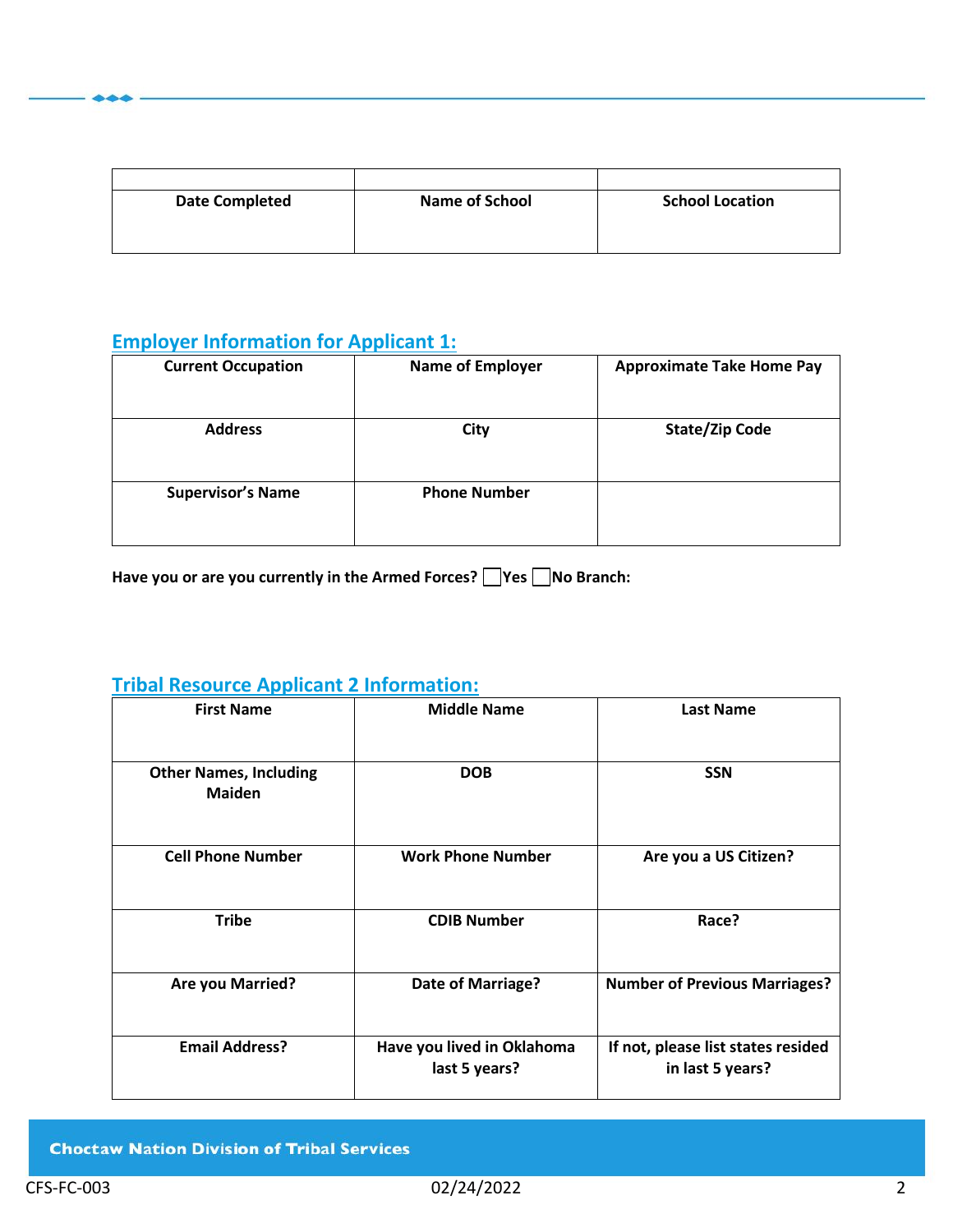#### **Education Information for Applicant 2:**

| <b>Highest Grade Completed</b> | <b>Advanced Degree</b> | <b>Type of Degree</b>  |
|--------------------------------|------------------------|------------------------|
|                                |                        |                        |
| <b>Date Completed</b>          | <b>Name of School</b>  | <b>School Location</b> |
|                                |                        |                        |

## **Employer Information for Applicant 2:**

| <b>Current Occupation</b> | <b>Name of Employer</b> | <b>Approximate Take Home Pay</b> |
|---------------------------|-------------------------|----------------------------------|
| <b>Address</b>            | City                    | <b>State/Zip Code</b>            |
| <b>Supervisor's Name</b>  | <b>Phone Number</b>     |                                  |

Have you or are you currently in the Armed Forces? **Wes No Branch:** 

## **Children Living in the home: Include children, foster children, relatives. All children residing in the home must be listed:**

| <b>First Name</b>                | <b>Middle Name</b>         | <b>Last Name</b>      |
|----------------------------------|----------------------------|-----------------------|
| <b>DOB</b>                       | Gender                     | <b>SSN</b>            |
| <b>Relationship to Applicant</b> | Grade                      | <b>Name of School</b> |
| <b>School Contact Official</b>   | <b>School Phone Number</b> |                       |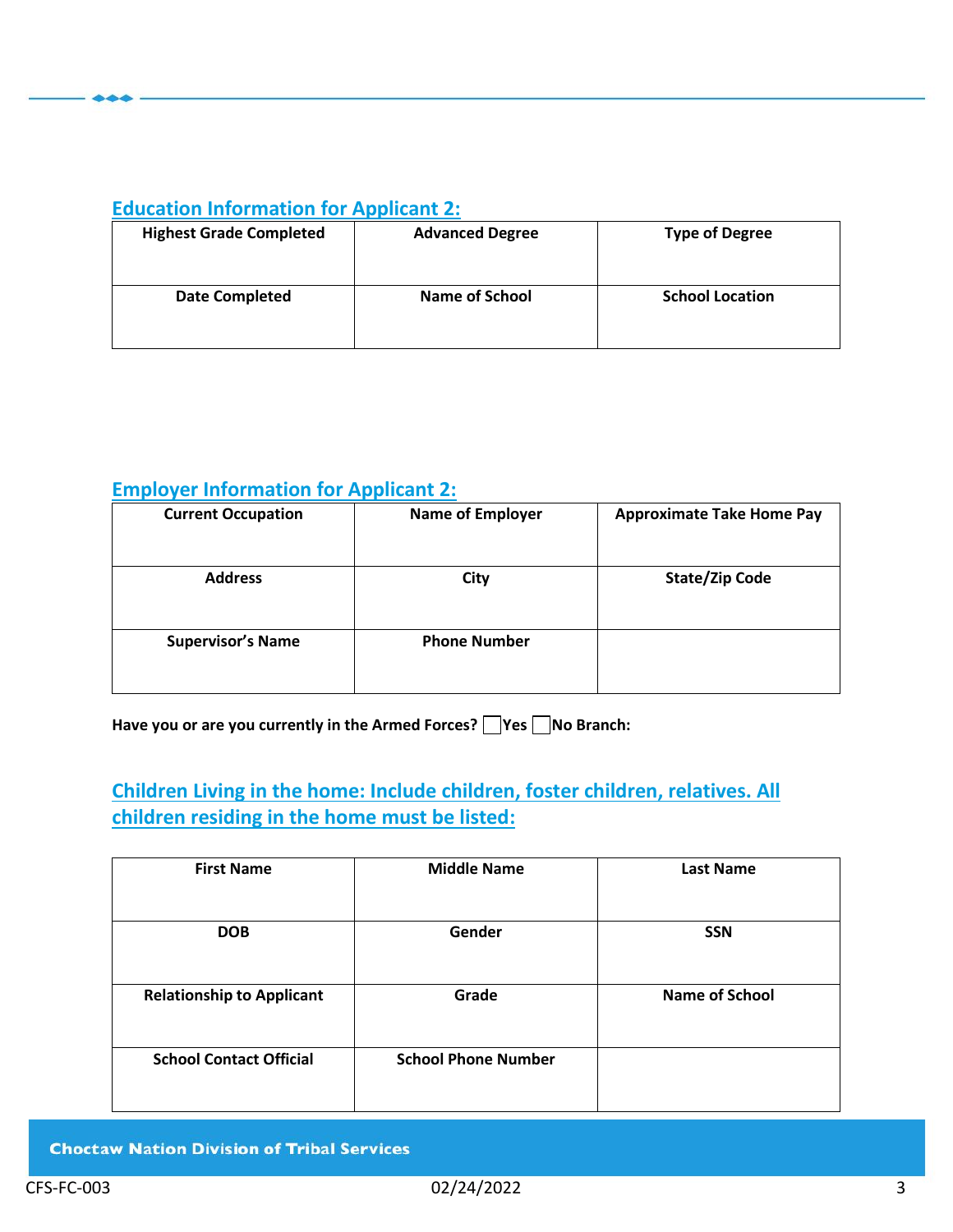| <b>First Name</b>                | <b>Middle Name</b>         | <b>Last Name</b>      |
|----------------------------------|----------------------------|-----------------------|
| <b>DOB</b>                       | Gender                     | <b>SSN</b>            |
| <b>Relationship to Applicant</b> | Grade                      | <b>Name of School</b> |
| <b>School Contact Official</b>   | <b>School Phone Number</b> |                       |
|                                  |                            |                       |

| <b>First Name</b>                | <b>Middle Name</b>         | <b>Last Name</b>      |
|----------------------------------|----------------------------|-----------------------|
| <b>DOB</b>                       | Gender                     | <b>SSN</b>            |
| <b>Relationship to Applicant</b> | Grade                      | <b>Name of School</b> |
| <b>School Contact Official</b>   | <b>School Phone Number</b> |                       |

| <b>First Name</b>                | <b>Middle Name</b> | <b>Last Name</b>      |
|----------------------------------|--------------------|-----------------------|
| <b>DOB</b>                       | Gender             | <b>SSN</b>            |
| <b>Relationship to Applicant</b> | Grade              | <b>Name of School</b> |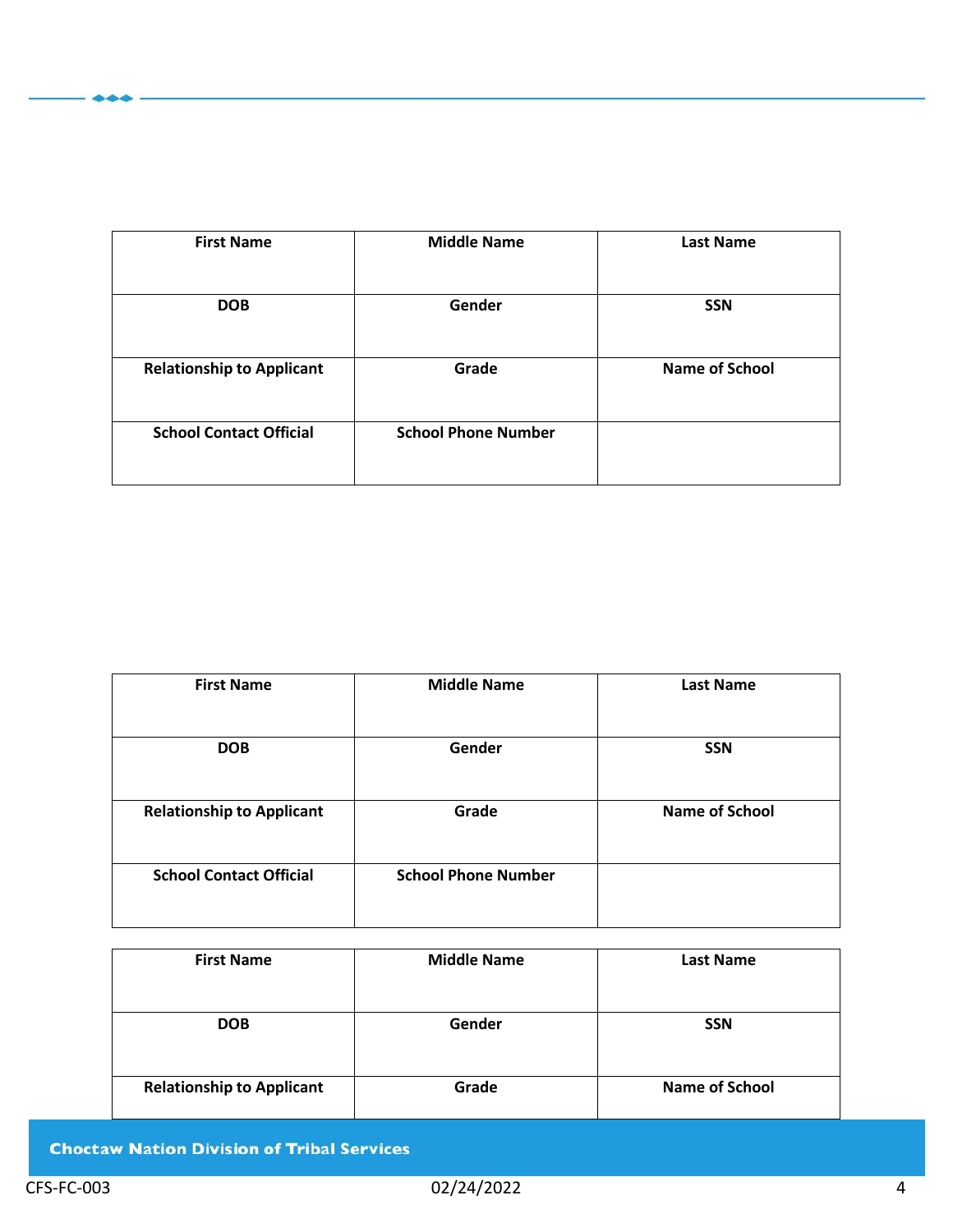| <b>School Contact Official</b> | <b>School Phone Number</b> |  |
|--------------------------------|----------------------------|--|
|                                |                            |  |
|                                |                            |  |

| <b>First Name</b>                | <b>Middle Name</b>         | <b>Last Name</b>      |
|----------------------------------|----------------------------|-----------------------|
| <b>DOB</b>                       | Gender                     | <b>SSN</b>            |
| <b>Relationship to Applicant</b> | Grade                      | <b>Name of School</b> |
| <b>School Contact Official</b>   | <b>School Phone Number</b> |                       |

## **Home Information:**

| <b>Physical Address of Home</b> | City            |
|---------------------------------|-----------------|
| <b>State</b>                    | <b>Zip Code</b> |

| <b>Mailing Address of Home</b> | City            |
|--------------------------------|-----------------|
| <b>State</b>                   | <b>Zip Code</b> |

| <b>Number of Rooms in Home</b> | <b>Number of Bedrooms in Home</b> | <b>Rent or Own Home?</b> |
|--------------------------------|-----------------------------------|--------------------------|
| <b>Square Footage of Home</b>  | Landline Phone?                   | Landline Phone Number    |

Do you have Pets? **No If so, please list below:**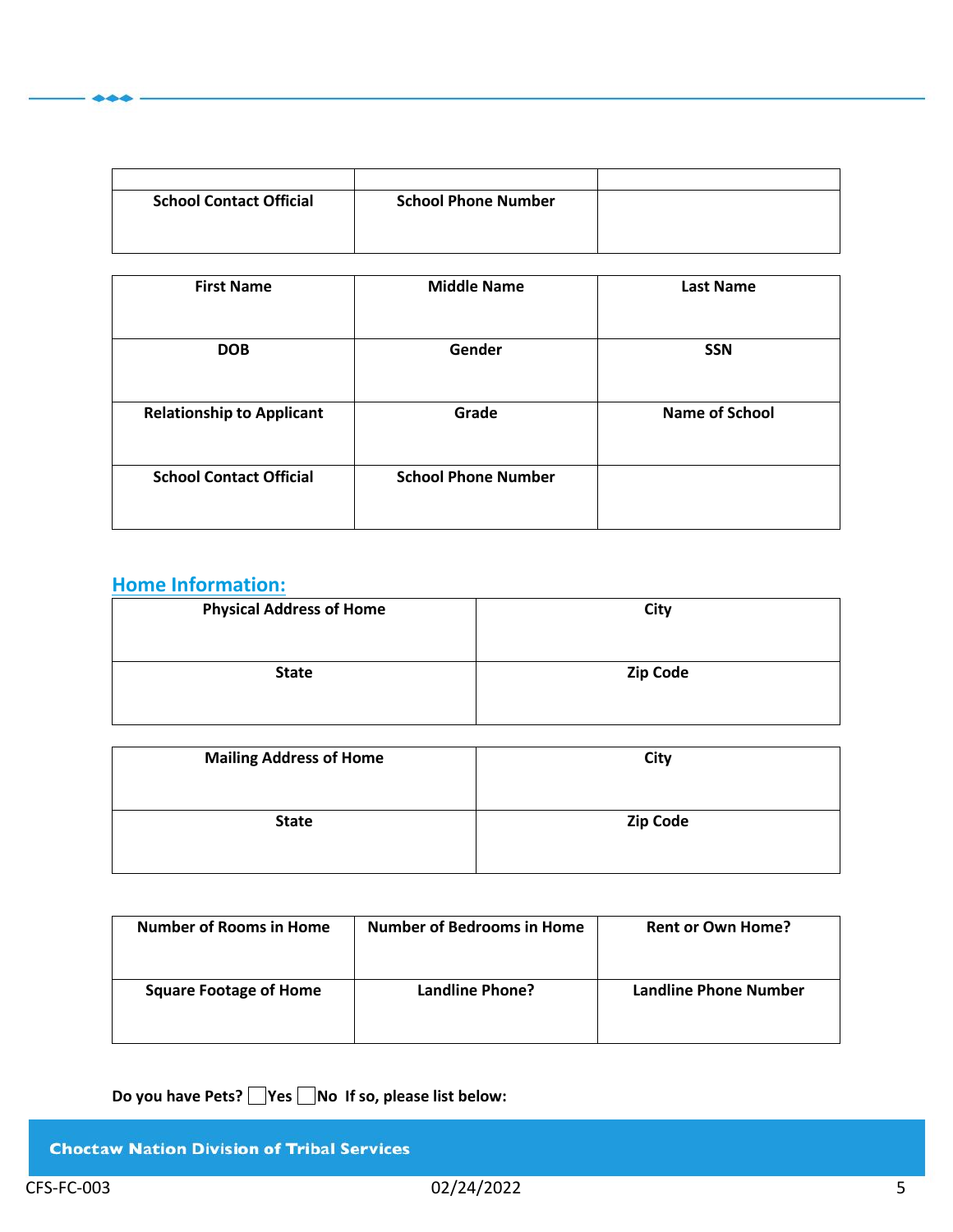| <b>Type of Pet</b> | Inside or outside? | Are your animals vaccinated? If not,<br>are you willing to get them? |
|--------------------|--------------------|----------------------------------------------------------------------|
|                    |                    |                                                                      |
|                    |                    |                                                                      |
|                    |                    |                                                                      |
|                    |                    |                                                                      |
|                    |                    |                                                                      |
|                    |                    |                                                                      |

## **Other Adult Household Members:**

| <b>First Name</b>                              | <b>Middle Name</b>                | <b>Last Name</b>                 |
|------------------------------------------------|-----------------------------------|----------------------------------|
| <b>Other Names, Including</b><br><b>Maiden</b> | <b>DOB</b>                        | <b>SSN</b>                       |
| Gender                                         | <b>Name of Employer or School</b> | <b>Relationship to Applicant</b> |

| <b>First Name</b>                              | <b>Middle Name</b>                | <b>Last Name</b>                 |
|------------------------------------------------|-----------------------------------|----------------------------------|
| <b>Other Names, Including</b><br><b>Maiden</b> | <b>DOB</b>                        | <b>SSN</b>                       |
| Gender                                         | <b>Name of Employer or School</b> | <b>Relationship to Applicant</b> |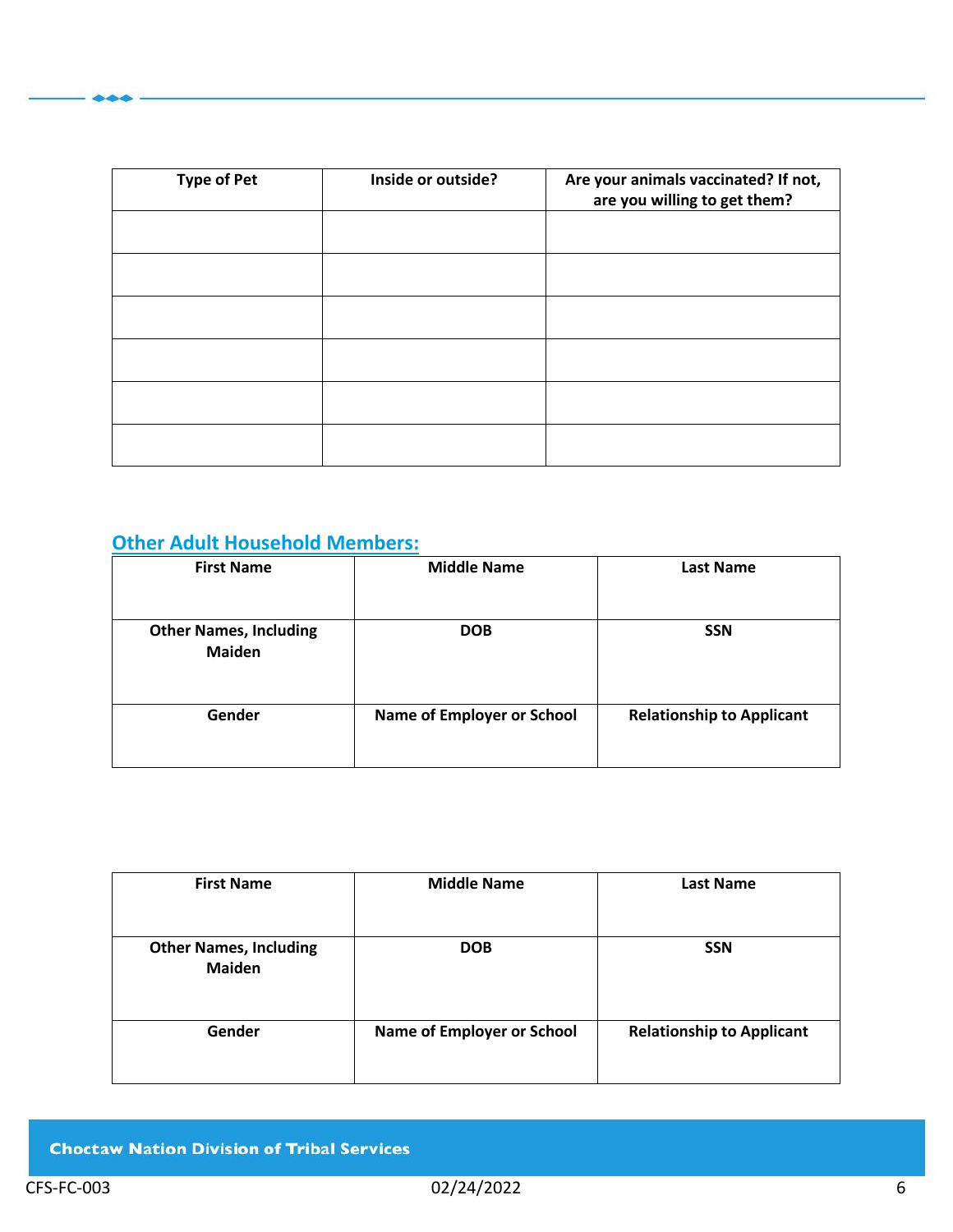| <b>First Name</b>                              | <b>Middle Name</b>                | <b>Last Name</b>                 |
|------------------------------------------------|-----------------------------------|----------------------------------|
| <b>Other Names, Including</b><br><b>Maiden</b> | <b>DOB</b>                        | <b>SSN</b>                       |
| Gender                                         | <b>Name of Employer or School</b> | <b>Relationship to Applicant</b> |

| <b>First Name</b>                              | <b>Middle Name</b>                | <b>Last Name</b>                 |
|------------------------------------------------|-----------------------------------|----------------------------------|
| <b>Other Names, Including</b><br><b>Maiden</b> | <b>DOB</b>                        | <b>SSN</b>                       |
| Gender                                         | <b>Name of Employer or School</b> | <b>Relationship to Applicant</b> |

## **Children under 18 years of age not living in the home. (Please explain why they are no longer in the home)**

| <b>First Name</b> | <b>Middle Name</b> | <b>Last Name</b> |
|-------------------|--------------------|------------------|
|                   |                    |                  |
| <b>DOB</b>        | Gender             | <b>Address</b>   |
|                   |                    |                  |
| City              | <b>State</b>       | <b>Zip Code</b>  |
|                   |                    |                  |
|                   |                    |                  |

**Reason the child is no longer in the home:**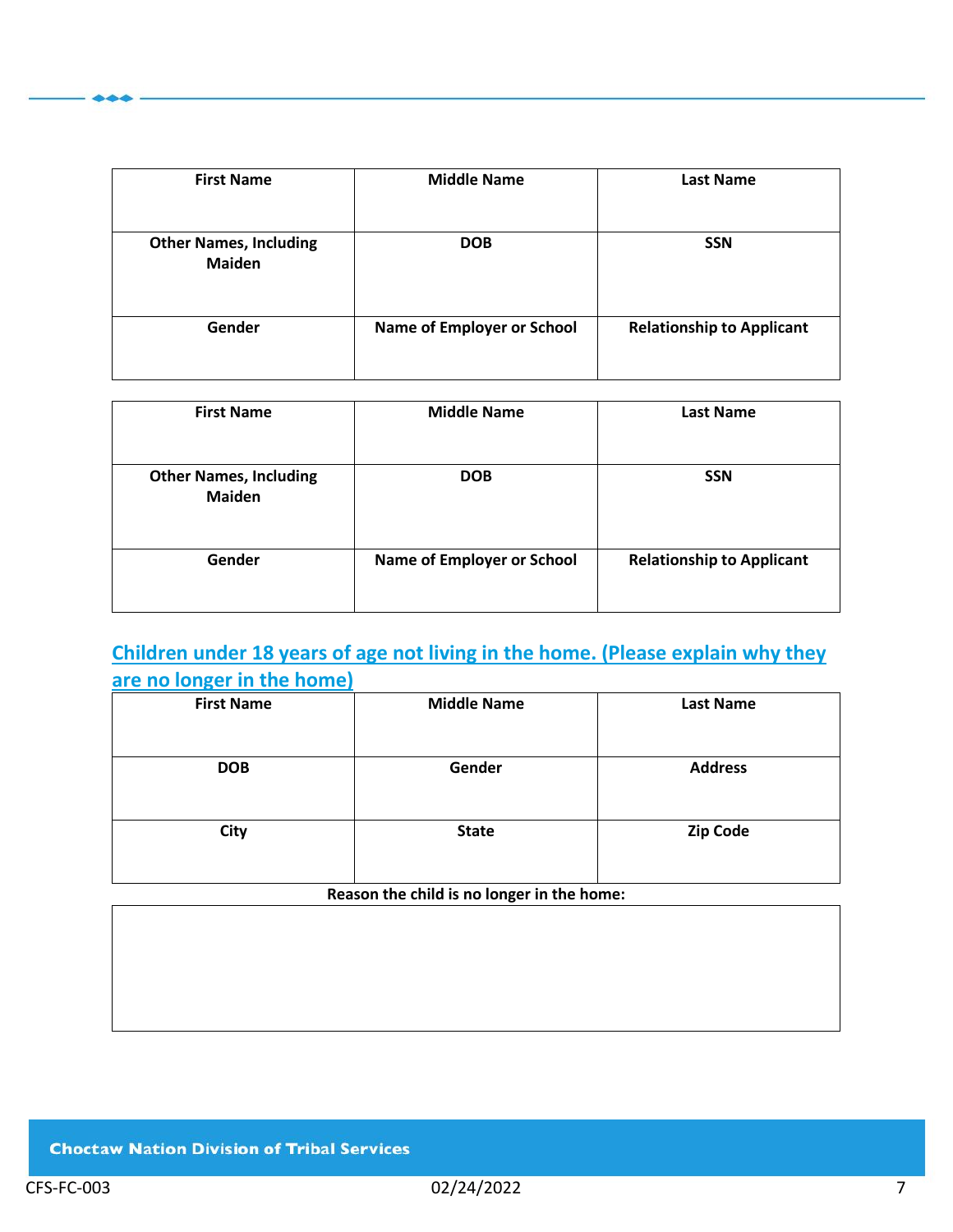| <b>First Name</b> | <b>Middle Name</b> | <b>Last Name</b> |
|-------------------|--------------------|------------------|
| <b>DOB</b>        | Gender             | <b>Address</b>   |
| City              | <b>State</b>       | <b>Zip Code</b>  |

#### **Reason the child is no longer in the home:**

| <b>First Name</b> | <b>Middle Name</b> | <b>Last Name</b> |
|-------------------|--------------------|------------------|
| <b>DOB</b>        | Gender             | <b>Address</b>   |
| City              | <b>State</b>       | <b>Zip Code</b>  |

**Reason the child is no longer in the home:**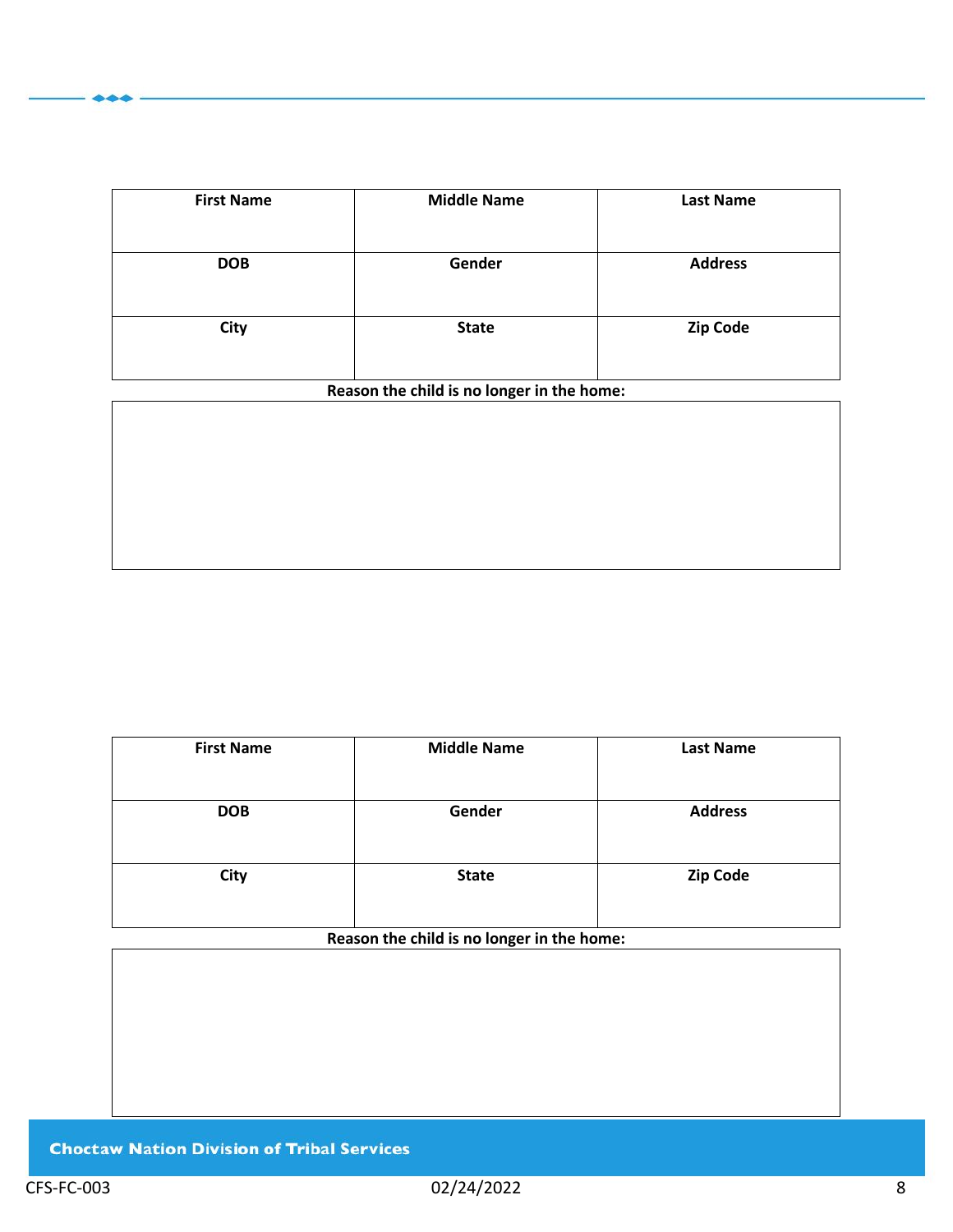| <b>First Name</b> | <b>Middle Name</b> | <b>Last Name</b> |
|-------------------|--------------------|------------------|
| <b>DOB</b>        | Gender             | <b>Address</b>   |
| City              | <b>State</b>       | Zip Code         |

#### **Reason child is no longer in the home:**

## **Adult Children Information:**

| <b>Adult Child's Name</b> | <b>Relationship to Applicant</b> | <b>Phone Number</b> |
|---------------------------|----------------------------------|---------------------|
|                           |                                  |                     |
|                           |                                  |                     |
|                           |                                  |                     |
|                           |                                  |                     |
|                           |                                  |                     |
|                           |                                  |                     |
|                           |                                  |                     |
|                           |                                  |                     |

## **Additional Information:**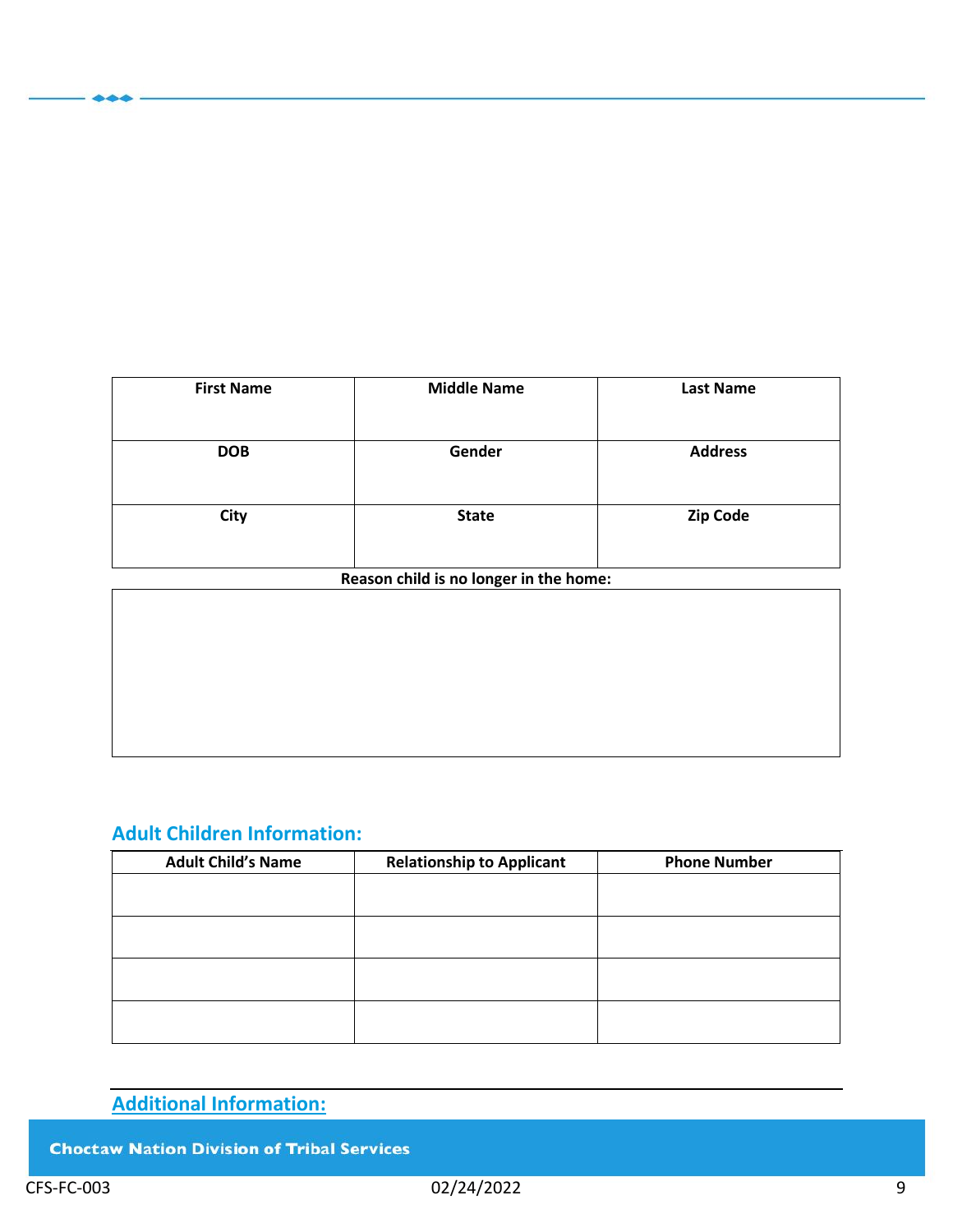What school district do you live in?

Do you home school any child?  $\Box$  Yes  $\Box$  No If so, please explain:

Have you or any household member had any criminal charges filed or been arrested?  $\Box$  Yes  $\Box$  No If yes, please explain:

Have you or any household member entered a plea of guilty or nolo contendere to a crime?  $\Box$  Yes  $\Box$  No If yes, please explain: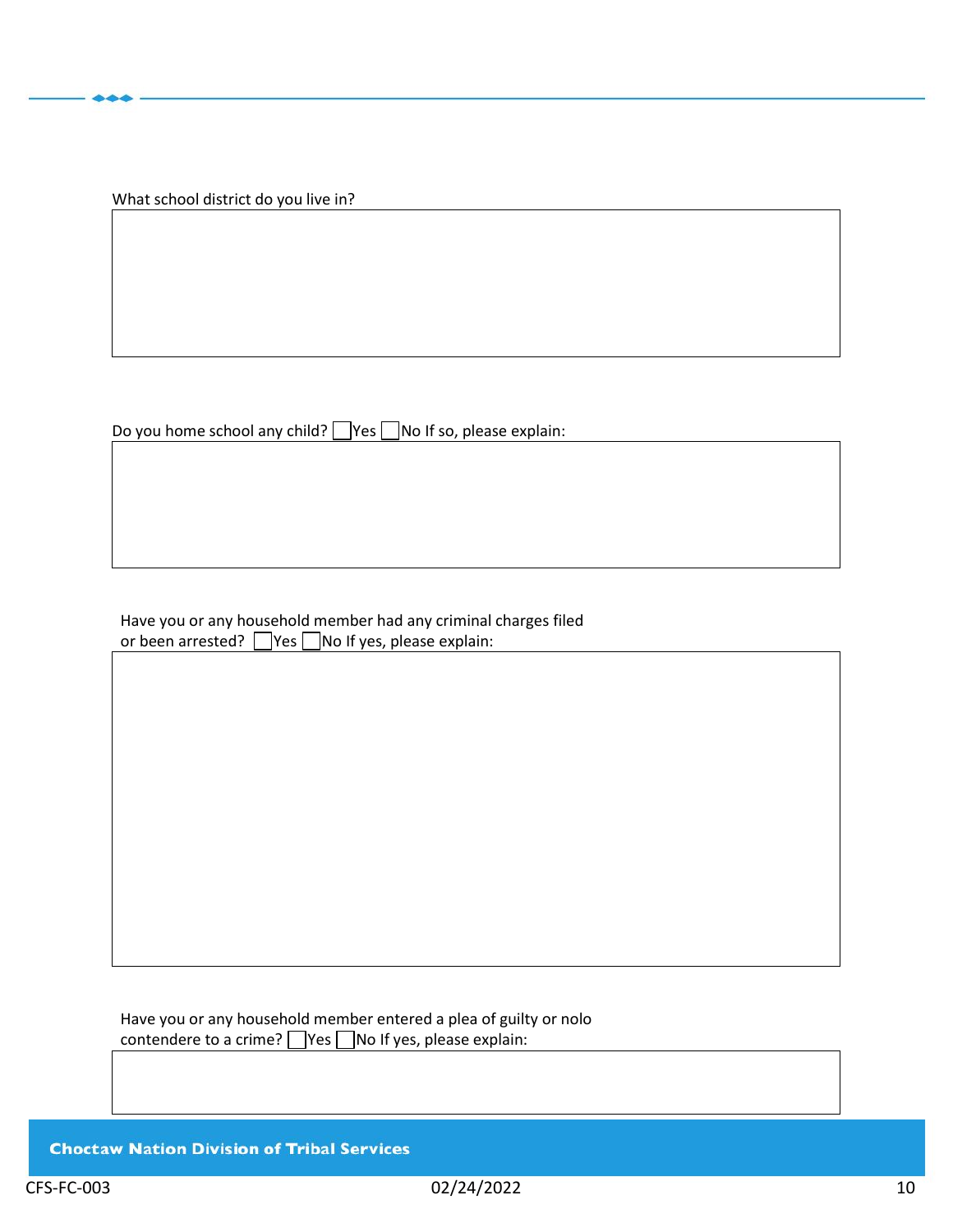Have you or any household member received counseling or in patient treatment?  $\Box$  Yes  $\Box$  No If yes, please explain:

Have you or any household member been investigated for child abuse or neglect?  $\Box$  Yes  $\Box$  No If yes, please explain: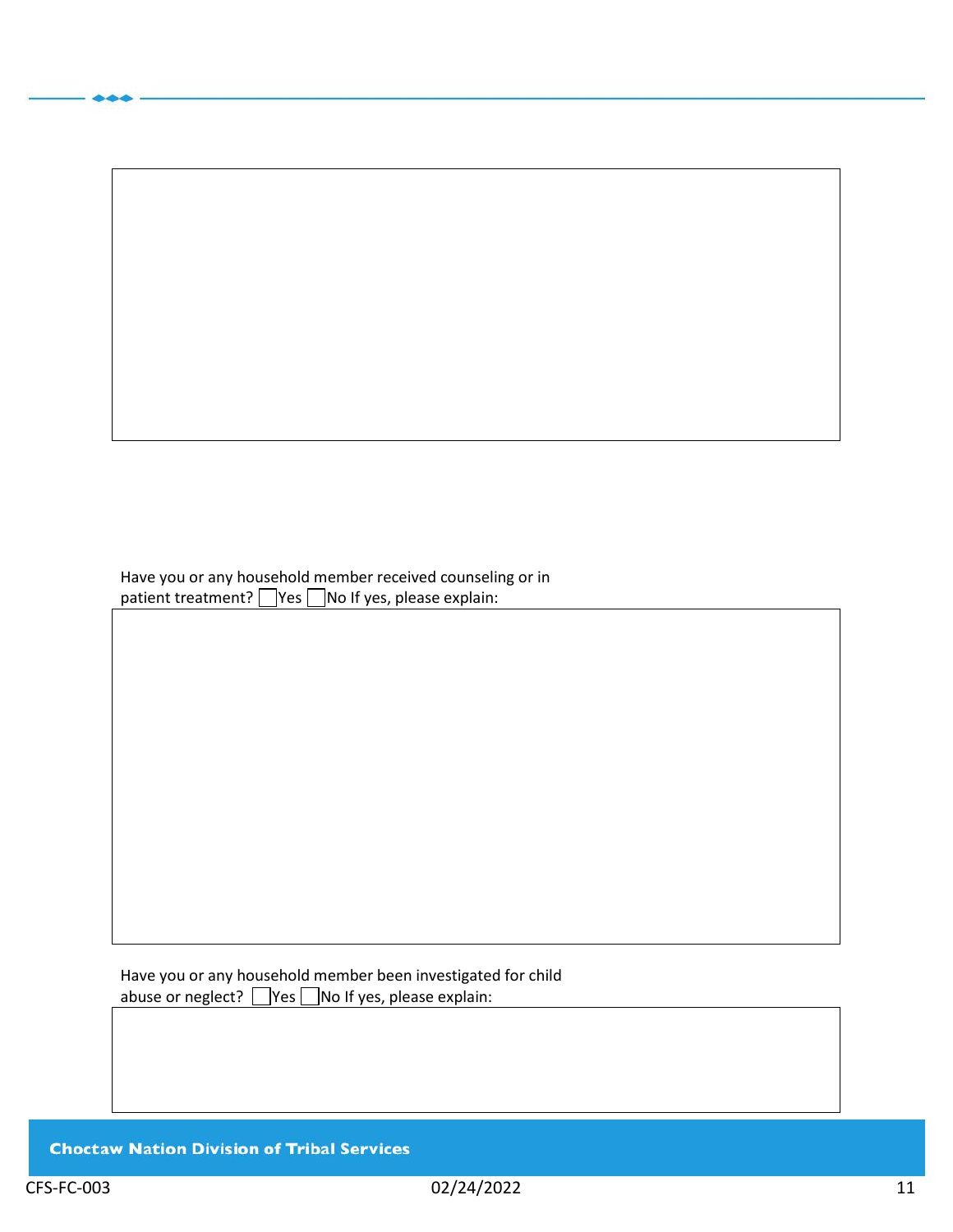# **References (List 6 personal References, only one of whom is family):**

| <b>First Name</b>                | <b>Middle Initial</b> | <b>Last Name</b>    |
|----------------------------------|-----------------------|---------------------|
| <b>Relationship to Applicant</b> | <b>Address</b>        | City                |
| <b>State</b>                     | <b>Zip Code</b>       | <b>Phone Number</b> |

| <b>First Name</b>                | <b>Middle Initial</b> | <b>Last Name</b>    |
|----------------------------------|-----------------------|---------------------|
| <b>Relationship to Applicant</b> | <b>Address</b>        | City                |
| <b>State</b>                     | <b>Zip Code</b>       | <b>Phone Number</b> |

| <b>First Name</b>                | <b>Middle Initial</b> | <b>Last Name</b>    |
|----------------------------------|-----------------------|---------------------|
| <b>Relationship to Applicant</b> | <b>Address</b>        | City                |
| <b>State</b>                     | Zip Code              | <b>Phone Number</b> |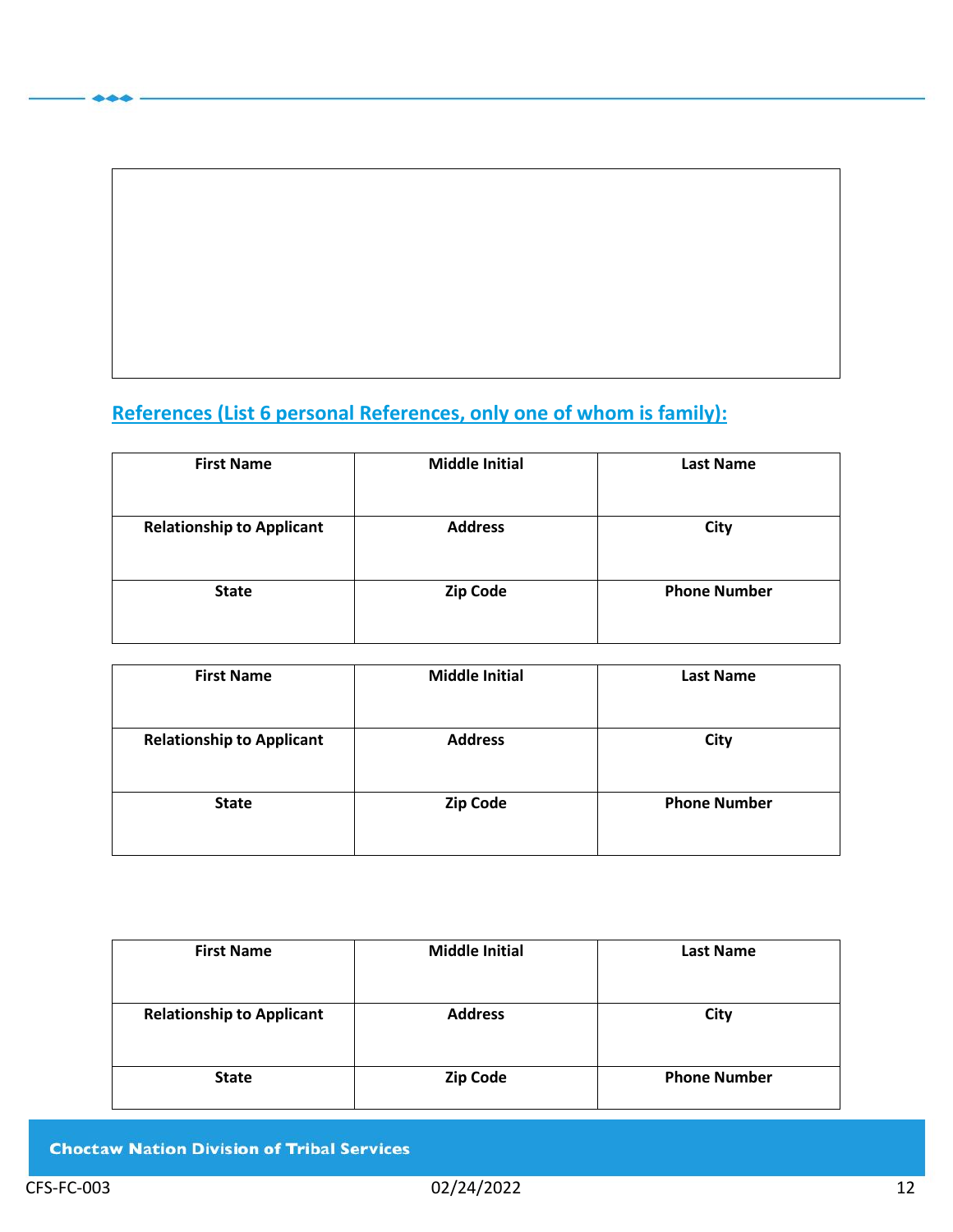| <b>First Name</b>                | <b>Middle Initial</b> | <b>Last Name</b>    |
|----------------------------------|-----------------------|---------------------|
| <b>Relationship to Applicant</b> | <b>Address</b>        | City                |
| <b>State</b>                     | <b>Zip Code</b>       | <b>Phone Number</b> |

| <b>First Name</b>                | <b>Middle Initial</b> | <b>Last Name</b>    |
|----------------------------------|-----------------------|---------------------|
|                                  |                       |                     |
| <b>Relationship to Applicant</b> | <b>Address</b>        | City                |
|                                  |                       |                     |
| <b>State</b>                     | <b>Zip Code</b>       | <b>Phone Number</b> |
|                                  |                       |                     |

| <b>First Name</b>                | <b>Middle Initial</b> | <b>Last Name</b>    |
|----------------------------------|-----------------------|---------------------|
| <b>Relationship to Applicant</b> | <b>Address</b>        | City                |
| <b>State</b>                     | <b>Zip Code</b>       | <b>Phone Number</b> |

## **Motivation:**

Have you ever applied to foster, adopt, or provide childcare? **No** If yes, list the name and **agency address or person who facilitated your application.**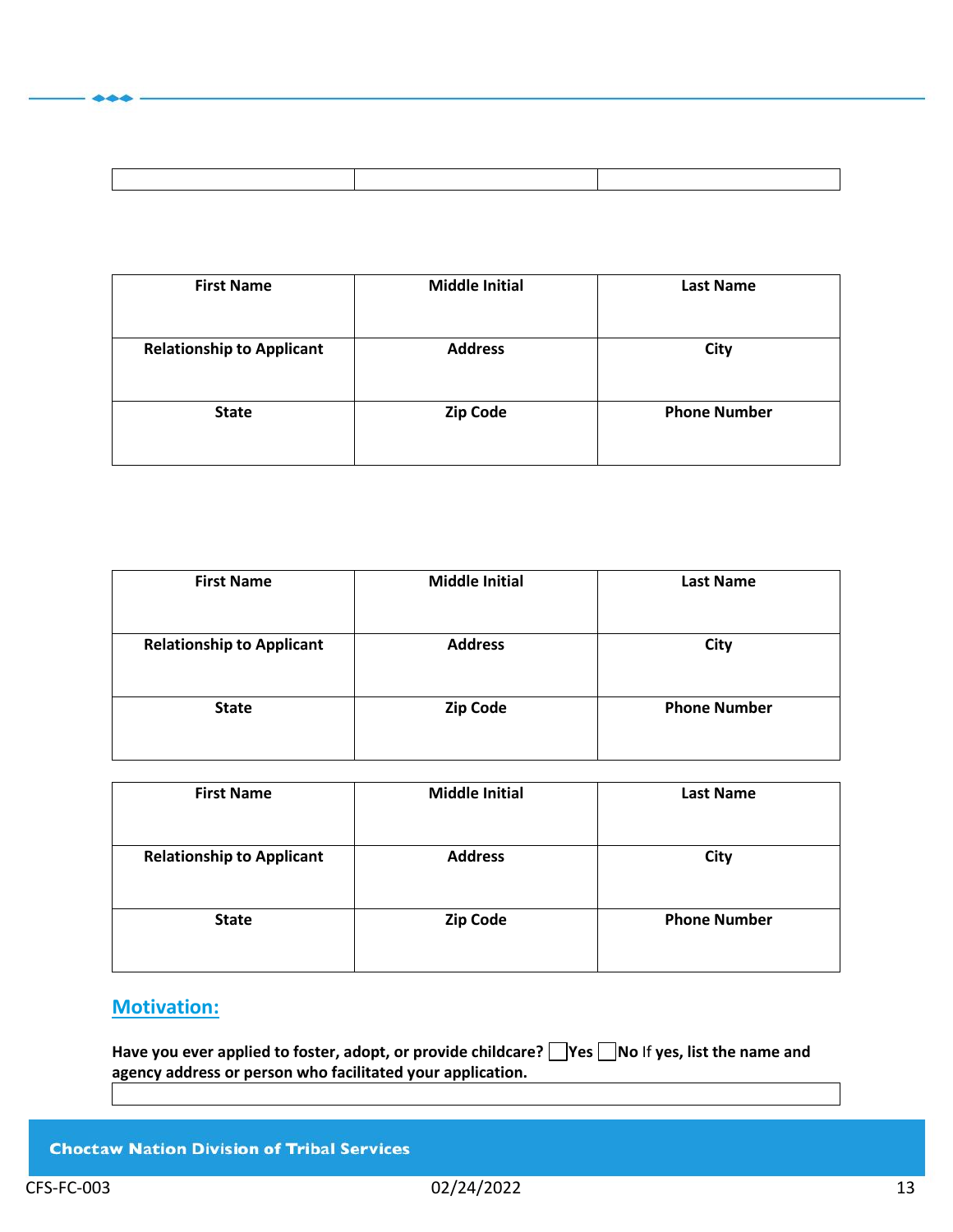|        | Where you an approved foster home? $\Box$ Yes $\Box$ No Please list the name of the agency and the dates |
|--------|----------------------------------------------------------------------------------------------------------|
| below. |                                                                                                          |

**Please write your feelings about why you would like to be a resource home for a Choctaw child and what you feel you have to offer a child or children?**

#### **Acknowledgment:**

I, the undersigned, have provided accurate information and authorize Choctaw Nation of Oklahoma, Children and Family Services (CFS) to use this information including the national criminal background investigation, all out of state child abuse and neglect registry checks, an Oklahoma child abuse and neglect information system check, CFS child abuse and neglect information systems check and all accompanying records, in completing an assessment of the application. I further authorize CFS to